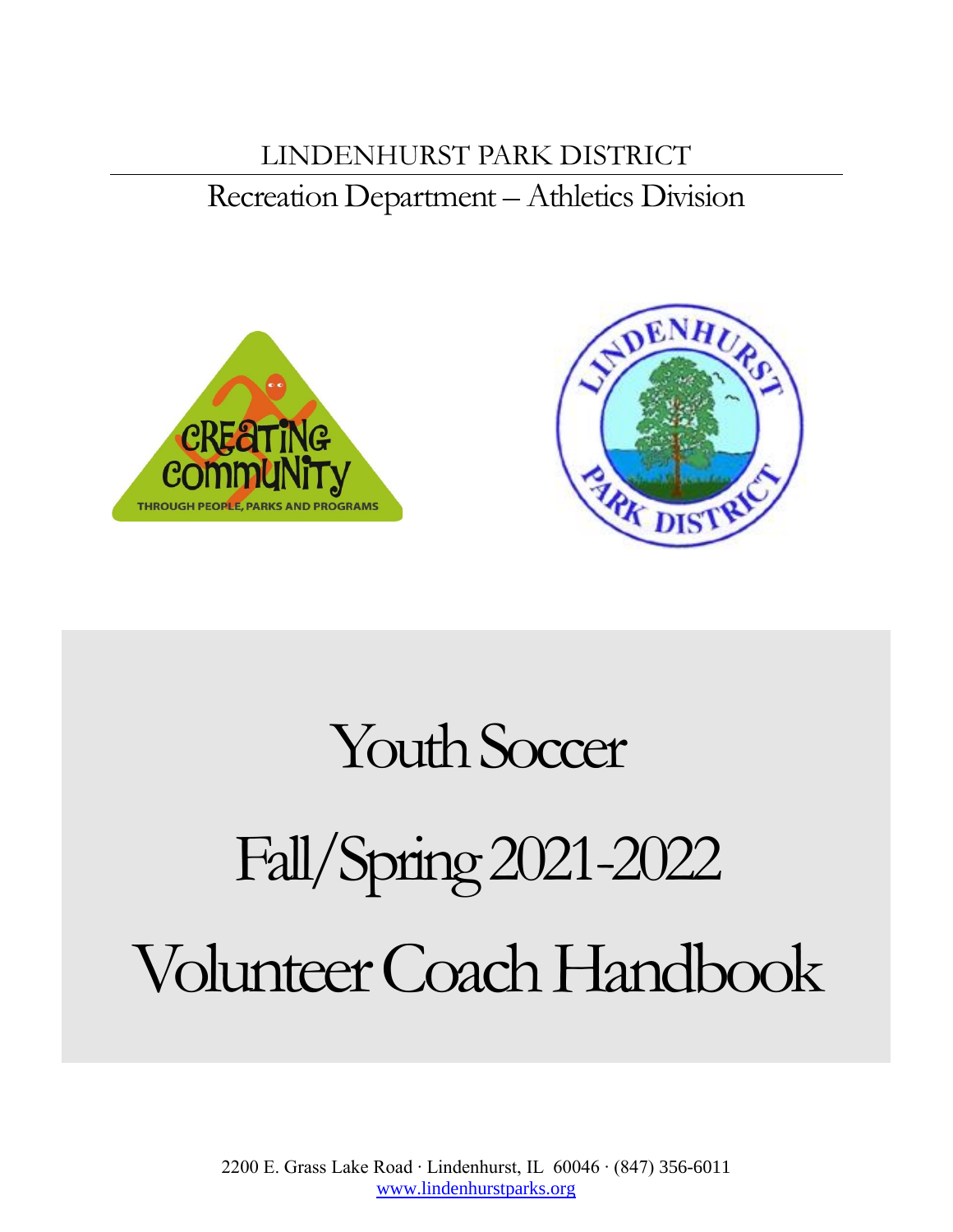# **Table of Contents**

| <b>Welcome and Introduction</b>                             | $\boldsymbol{3}$        |
|-------------------------------------------------------------|-------------------------|
| Philosophy of Recreational Sports                           | 3                       |
| <b>Roster Procedure</b>                                     | $\overline{4}$          |
| <b>Coaching Information</b>                                 | $\overline{\mathbf{4}}$ |
| Coaching for the Lindenhurst Park District                  | $\overline{4}$          |
| <b>Volunteer Information and Criminal Background Checks</b> | $\overline{4}$          |
| Coaches' Code of Conduct/Expected Behaviors                 | 5                       |
| <b>Concerns with Other Coaches</b>                          | $\overline{7}$          |
| Disciplinary Action for Coaches                             | $\tau$                  |
| <b>Working With Players</b>                                 | 7                       |
| <b>Working With Parents</b>                                 | 8                       |
| <b>Working With Referees</b>                                | 9                       |
| <b>Safety Information</b>                                   | 9                       |
| <b>Medical Conditions/Disabilities</b>                      | 9                       |
| <b>First Aid</b>                                            | 9                       |
| <b>Accident/Incident Reporting</b>                          | 11                      |
| 911 Procedures                                              | 12                      |
| <b>Communicable Diseases</b>                                | 13                      |
| <b>Blood borne Pathogens</b>                                | 13                      |
| <b>Emergency Plan</b>                                       | 14                      |
| <b>Weather Cancellations</b>                                | 15                      |
|                                                             |                         |

# **Appendix**

Accident/Incident Form In-House League Rules CDC Concussion Information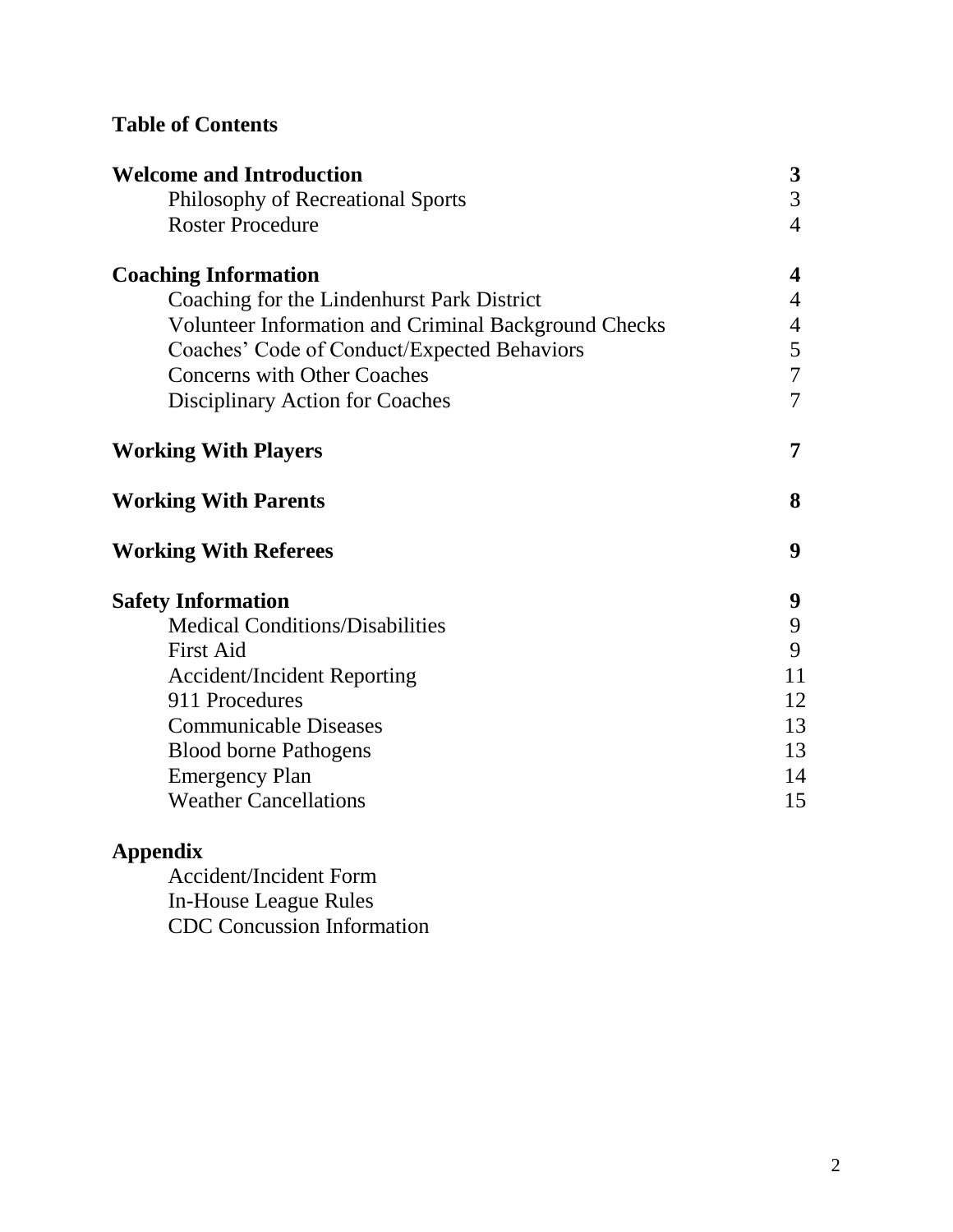# **Welcome to LPD Youth Athletics!**

The Lindenhurst Park District would like to extend our sincerest thank you to all volunteer coaches participating in the **Youth Soccer League**. Our goal is to ensure the youth of Lindenhurst and the surrounding communities who are part of the Lindenhurst Park District, have fun when they play sports. We encourage feedback from you regarding our programs and services. There are many ways to contact us to provide feedback or receive information.

# **Athletic Program Manager, David Milostan**

**[dmilostan@lindenhurstparks.org](mailto:dmilostan@lindenhurstparks.org) (847) 356-6011 x 1006**

# **Lindenhurst Park District Lippert Community Center**

**[www.lindenhurstparks.org](http://www.lindenhurstparks.org/) [info@lindenhurstparks.org](mailto:info@lindenhurstparks.org) (847) 356-6011**

# **Philosophy of Recreational Youth Sports**

The Lindenhurst Park District ("LPD") recreational youth sports programs are designed to allow all children an opportunity to have fun, participate, and learn fundamental sports skills. We want to provide sports experiences that are FIT (Fun – Inclusive – Teaching) for kids! Participants should learn sportsmanship, respect, teamwork, fair play, and self-confidence. The sports environment will be safe and well maintained. Prudent behavior by adults is mandatory. LPD also believes the safety and wellbeing of the youth participant is the highest priority.

# **There are seven essential components of the Lindenhurst Park District Recreational Youth Sports Philosophy:**

- 1. All children in our community who meet the basic program registration requirements have a right to participate in LPD youth sports programs.
- 2. LPD will offer programs at a reasonable cost, while providing quality facilities, quality equipment, and recognition to both volunteers and participants.
- 3. LPD Staff will recruit volunteers who have the ability to act as role models, mentors, and facilitators.
- 4. All participants in LPD youth sports programs shall be treated fairly, and without regard to race, color, disability, religion, sex, or national origin.
- 5. LPD youth sport practices and games should be an enjoyable, challenging, and learning experience for all participants.
- 6. Those people in coaching and leadership positions in LPD youth sports shall lead by example through the promotion of fair play and sportsmanship.
- 7. LPD programs should focus on the enjoyment of the sport and the development of the athlete – **not records.**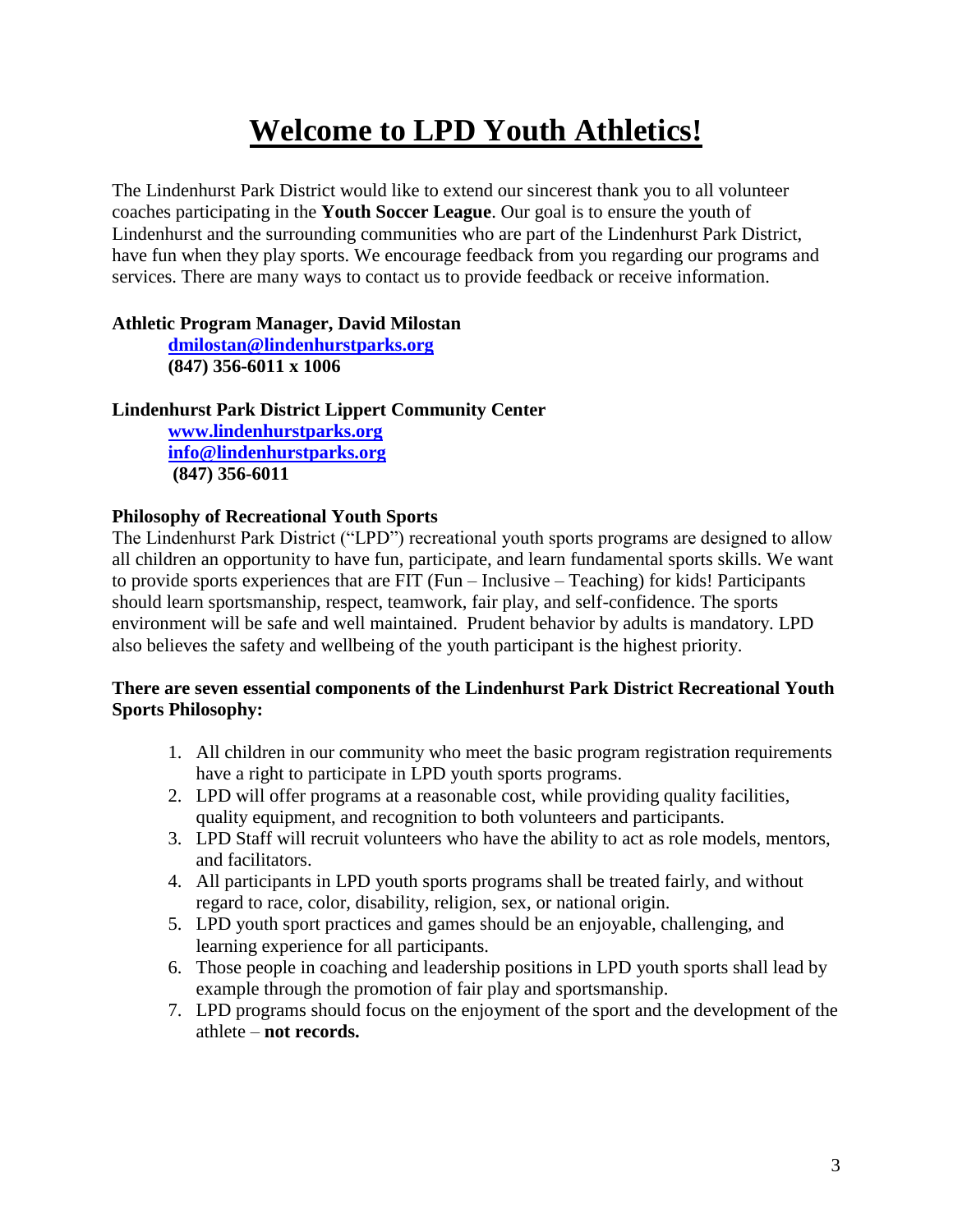#### **Roster Procedure**

Rosters are set prior to the coaching meeting. Each head coach is allowed to name one assistant coach prior to the meeting. The children of those coaches are guaranteed to be on the team. The remainder of the team is randomly assigned subject to the following parameters:

- No special team or coach requests are honored.
- No car pool or special teammate requests will be honored.
- Siblings will automatically be placed on the same team, unless requested otherwise.
- Requests to not have a particular coach will be honored when properly notified.

# **COACHING INFORMATION**

#### **Coaching for the Lindenhurst Park District**

The Lindenhurst Park District will utilize the services of volunteer coaches for all of their recreational youth sport programs. These volunteers are absolutely essential in providing these programs, as we can only form as many teams as there are coaches available. Without the participation of the volunteer coaches, participation by our young athletes would not be possible.

In addition to the rewards inherent in coaching youth sports, the head coach and one assistant coach from each team will receive a LPD Coach shirt and a team photo plaque.

#### **Volunteer Information and Criminal Background Checks**

Coaches are required to complete a Volunteer Information Form for each season they wish to coach. In addition each coach must submit to a Criminal Background Check once every two years. All information submitted on the Volunteer Information Form and Criminal Background Check will be treated as confidential by LPD and only be available to those full time staff members responsible for screening and selecting coaches.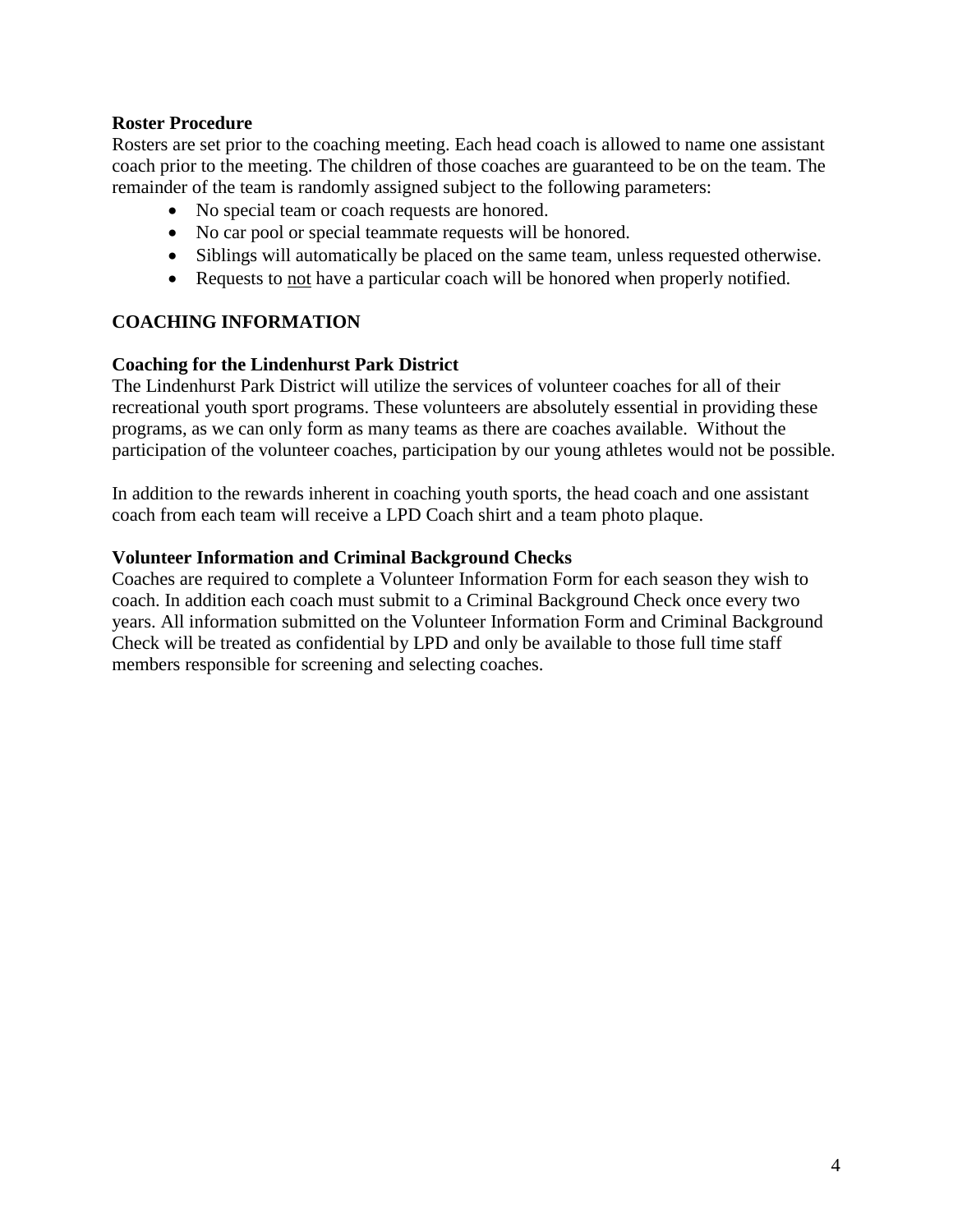# **Coaches' Code of Conduct and Expected Behaviors**

# **I will place the emotional and physical wellbeing of my players ahead of a personal desire to win.**

- Using appropriate language in appropriate tones when interacting with players, league officials, game officials, parents, and spectators.
- Including all players in team activities without regard to race, religion, color, sex, sexual orientation, body type, national origin, ancestry, disability, ability, or any other legally protected classification.
- Treating all players, league officials, game officials, parents, and spectators with dignity and respect.
- Playing all players according to the equal participation rules established by the league and the spirit of those rules.
- Encouraging youth to participate in other sports and activities to promote all aspects of their development.
- Allowing reasonable absences from practice.

# **I will treat each player as an individual, remembering the large range of emotional and physical development for the same age group.**

- Recognizing the differences of each child and treating each player as an individual while demonstrating concern for their individual needs and wellbeing.
- Encouraging all players, regardless of skill level, to be included as a member of the team and to remain involved in sports.
- Recognizing some physical tasks, drills, and demands are not appropriate for all youth.
- Recognizing youth may vary greatly in physical, social, and emotional maturation and considering these factors when setting up completions and when interacting with youth.

# **I will do my best to provide a safe playing situation for my players.**

- Maintaining a high level of awareness of potentially unsafe conditions.
- Protecting players from sexual molestation, assault, and physical or emotional abuse.
- Correcting or avoiding unsafe practice or playing conditions.
- Using appropriate safety equipment necessary to protect all players.
- Ensuring the players are provided with adequate adult supervision while under the coach's care.

# **I will promise to review and practice the basic first aid principles needed to treat injuries of my players.**

- Keeping basic first aid supplies available in all practice and game situations
- Recognizing and administering proper first aid to an injured player.
- Demonstrating concern for an injured player, notifying parents and cooperating with medical authorities
- Protecting the players' wellbeing by removing them from activity when injured and not returning them to activity if they are compromised by injury.

# **I will do my best to organize fun and challenging practices for all my players.**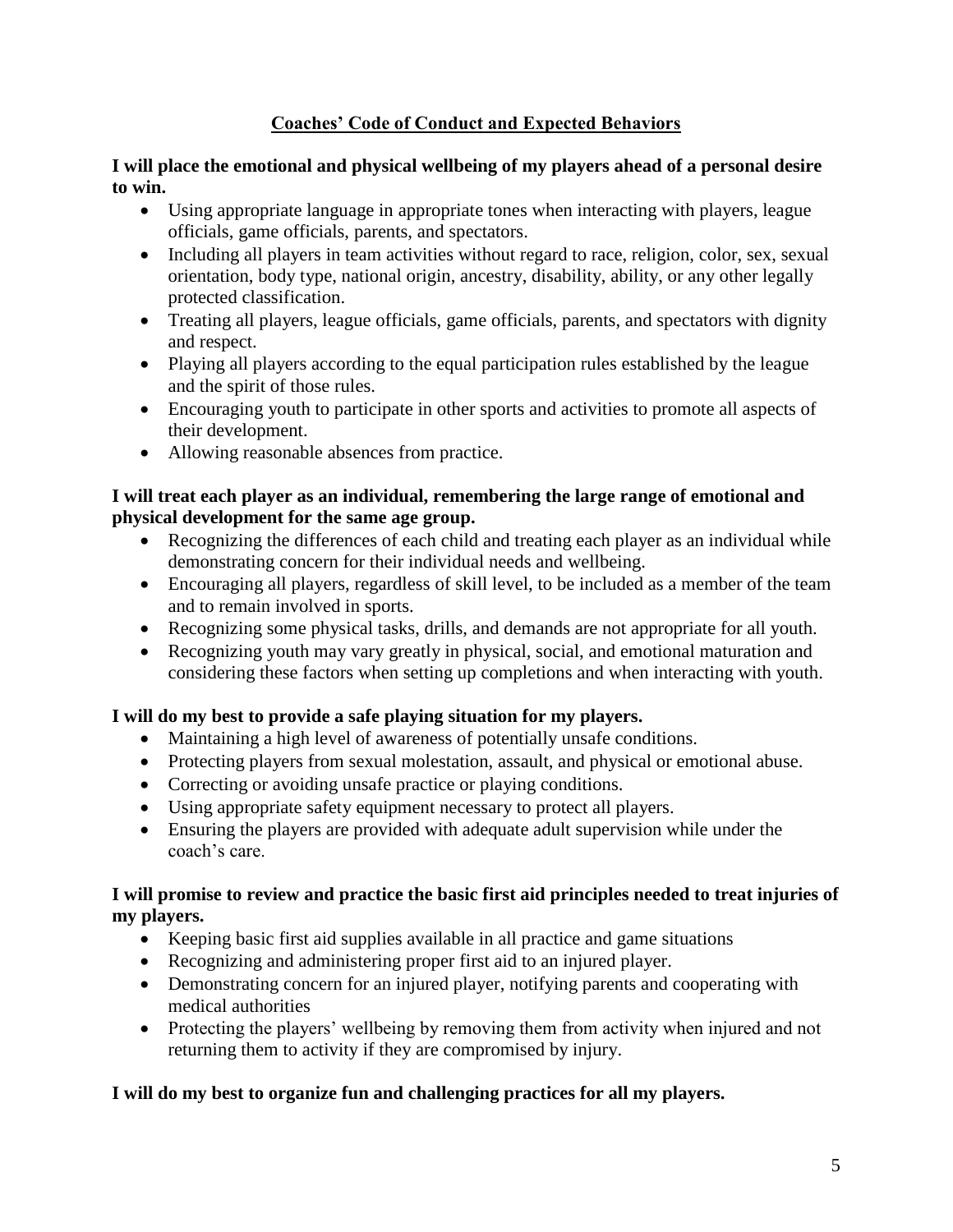- Establishing interesting, varied, productive practice plans aimed at improving all players' skills and individual abilities.
- Devoting appropriate time to the individual improvement of each player.
- Conducting practices of reasonable length and intensity appropriate for the age and conditioning of the players.

# **I will lead by example in demonstrating fair play and sportsmanship to all my players.**

- Adopting the position, teaching, and demonstrating it is our basic moral code to treat others as we would like to be treated.
- Abiding by and supporting the rules of the game as well as the spirit of the rules.
- Providing an environment conductive to fair and equitable competition.
- Using the influential position of youth coach as an opportunity to promote, teach, and expect sportsmanship and fair play.

#### **I will provide a sports environment for my team free of drugs, tobacco, and alcohol, and I will refrain from their use at all LPD youth sports events.**

- Being alcohol and drug free at all team activities or in the presence of players.
- Refraining from the use of any type of tobacco products at all team activities or in the presence of your players.
- Refraining from providing any type of alcohol, drug, or tobacco products to any of your players.
- Encouraging parents to refrain from the public use of tobacco products or alcohol at team activities.

# **I will be knowledgeable in the rules of each sport I coach, and I will teach these rules to my players.**

- Becoming knowledgeable, understanding and supportive of all applicable game rules, league rules, regulations, and policies.
- Teaching and requiring compliance of these rules among players.

# **I will use those coaching techniques appropriate for each of the skills I teach.**

- Teaching techniques which reduce the risk of injury to both the coach's own players and their opponents.
- Discouraging illegal contact or intentional dangerous play and administering swift and equitable discipline to players involved in such activity.

# **I will remember I am a youth sports coach and the game is for children and not adults.**

- Maintaining a positive, helpful, and supportive attitude.
- Exercising your authority/influence to control the behavior of the fans and spectators.
- Exhibiting gracious acceptance of defeat or victory.
- Accepting and adhering to all league rules and policies related to the participation of adults and youth.
- Fulfilling the expected role of a youth coach to adopt a "children first" philosophy.
- Allowing and encouraging the players to listen, learn, and play hard within the rules.
- Placing the emphasis on fun and participation.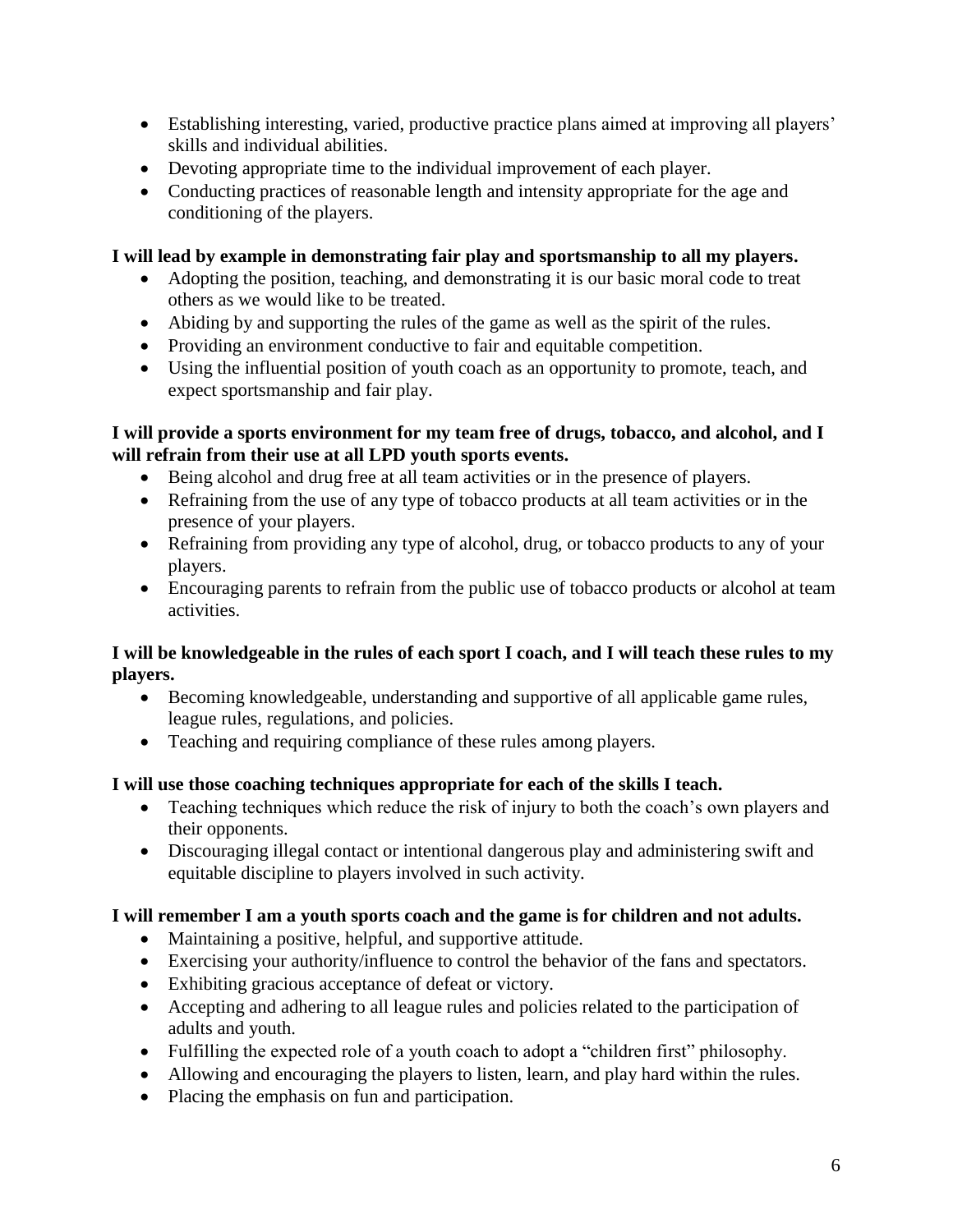• The Lindenhurst Park District is dedicated to raising the standard of service to youth in sports through the enforcement of this Code of Conduct in all LPD youth sport programs. The Code of Conduct defines the expectation for individuals serving as coaches in youth sports and provides the tools to be used by LPD, when necessary, to check behavior and to protect all children from the psychological, emotional, physical, or social abuses which can be perpetrated against them by youth sport coaches. LPD firmly believes the sports experience should be positive, safe, and a learning experience for youth. Volunteer coaches must be held accountable for their behavior when working with and around children.

#### **Concerns with Other Coaches**

Any concerns with a coach's actions should be submitted in writing (e-mail is acceptable). Once the written complaint is received, LPD will initiate a review process, gather information and document eyewitness accounts of the event(s) which took place from everyone involved to determine if a violation of the letter or intent of the Coaches' Code of Conduct has occurred. This may include the site supervisor, game officials, other coaches, parents, and children. LPD will then determine the severity of the situation and whether or not the affected coach has violated the Code of Conduct and the expected behaviors listed under each canon of the code. LPD will then have the authority to determine the appropriate disciplinary action, if any, as listed below.

#### **Disciplinary Action for Coaches**

Possible disciplinary actions for coaches include:

- 1. Warning to and/or apology from the coach
- 2. Probation
- 3. One game suspension
- 4. Multiple game suspension
- 5. Season suspension
- 6. Permanent expulsion

The specific response of the LPD Administration may include terms and conditions supplementing one or more of the listed disciplinary actions. When reviewing a concern and deciding what actions are the most appropriate in a given situation, LPD will take into consideration various extenuating circumstances.

# **WORKING WITH PLAYERS**

#### **Player Guidelines**

Participation in youth sports programs can have a lasting and meaningful effect on children's lives. Therefore, it is the goal of the Lindenhurst Park District to provide the highest quality of athletic programs to ensure a child's experience with sports is a positive one. It takes the cooperation of everyone involved, including the participant, to make this happen. Therefore, LPD has established the following responsibilities for participants to adhere to:

- Players will listen to their coaches and be respectful of others.
- Players will take care of the facilities, equipment, and uniforms.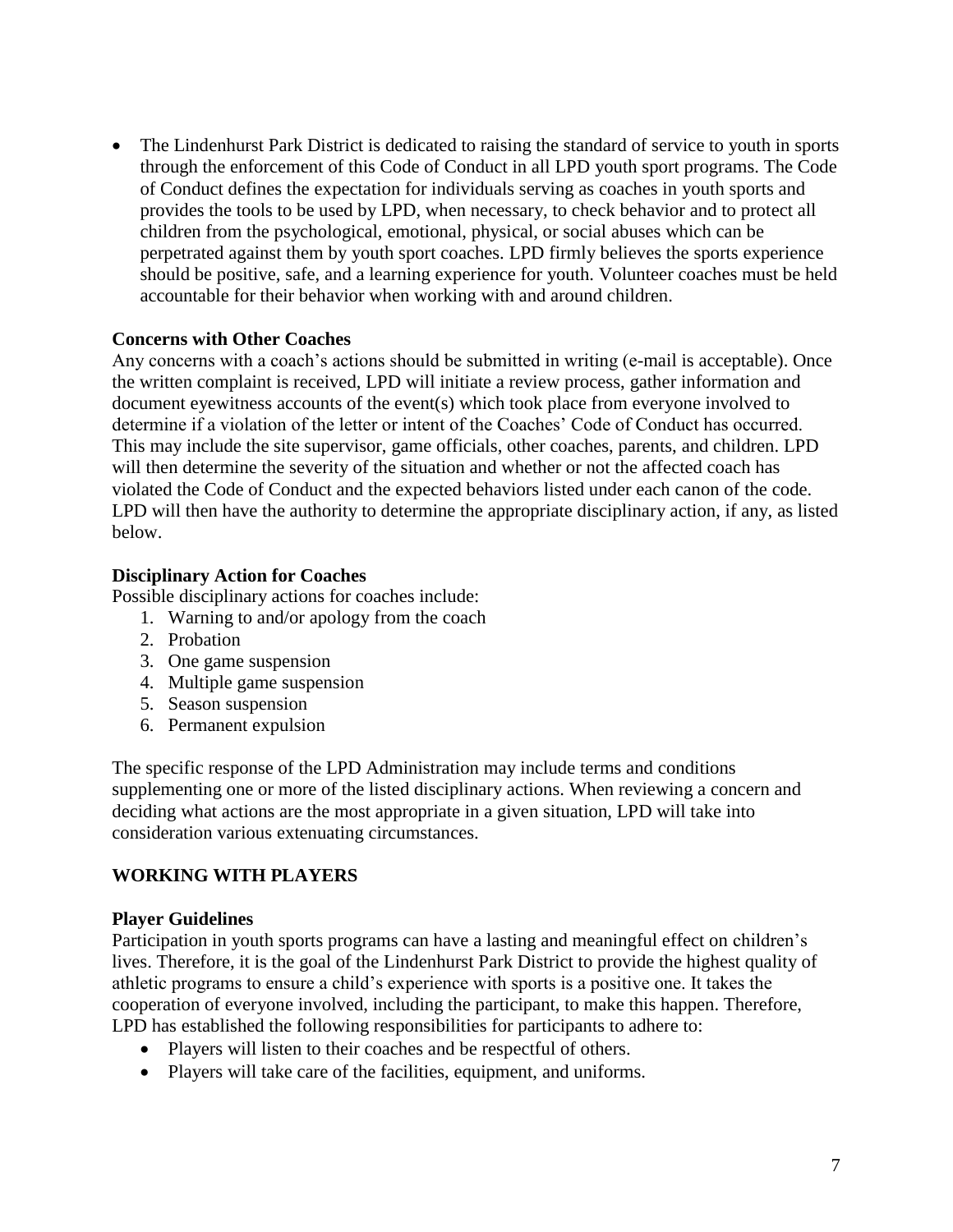- Players are encouraged to eat the right foods and drink plenty of water before and after practices and games.
- Players will avoid all types of taunting and belittling remarks to their teammates or opponents.
- Players will show good sportsmanship at all times, win or lose
- Players will not make sports a priority over schoolwork or family.
- Players will refrain from horseplay and all other dangerous activities.
- Players will participate for the love of the game and competition and not to win at all costs.

Coaches should work with individual players who are having challenges with the guidelines to ensure a positive experience for everyone. Coaches may wish to visit with a parent confidentially with any concerns over a child's behavior. The Athletic Program Manager is available to offer support and suggestions to finding solutions to these types of issues.

# **WORKING WITH PARENTS**

In order for a program to be truly successful, it takes the cooperation of everyone involved; players, coaches, officials, league administrators, and especially parents. Parents have the following responsibilities and expectations when their child is participating in an LPD youth athletic program.

# **Parents have a responsibility to their children.**

To make sure your child gets the most out of his or her playing experience, parents should show their unwavering support, including positive reinforcement of your child's performance and effort. This is absolutely essential, especially at an early age, to ensure their healthy development. Parents should also be positive role models, including, but not limited to, showing proper sportsmanship at all times and refraining from negativity of any kind.

# **Parents have a responsibility to the coaches.**

Coaches volunteer their personal time to spend it with their child. They need you to be supportive of their decisions and not undermine their efforts. If you wish to address an issue with a coach, do so in a respectful manner. Make certain it is done at the right time and place and not in front of the children. Parents are expected to be respectful of the coaches and staff's time by being punctual of game and practice start and end times. It is highly recommended for parents to stay and support their children and assist the coach if requested.

# **Parents have a responsibility for safety and security of the league.**

In order to maintain the safety and security of all league participants, it is essential for parents to report abusive behavior or dangerous situations which need to be addressed to the LPD Athletic Program Manager. This is the only way these programs can achieve their intended goals.

#### **Parents have responsibility to other parents.**

Personal gain should not be derived from your child's performance. Competition and taunting between parents is never acceptable, and no parent should ever feel embarrassed or disappointed by their team or child's performance. Good plays should always be cheered, and disappointments should always be consoled, no matter whose team it affects.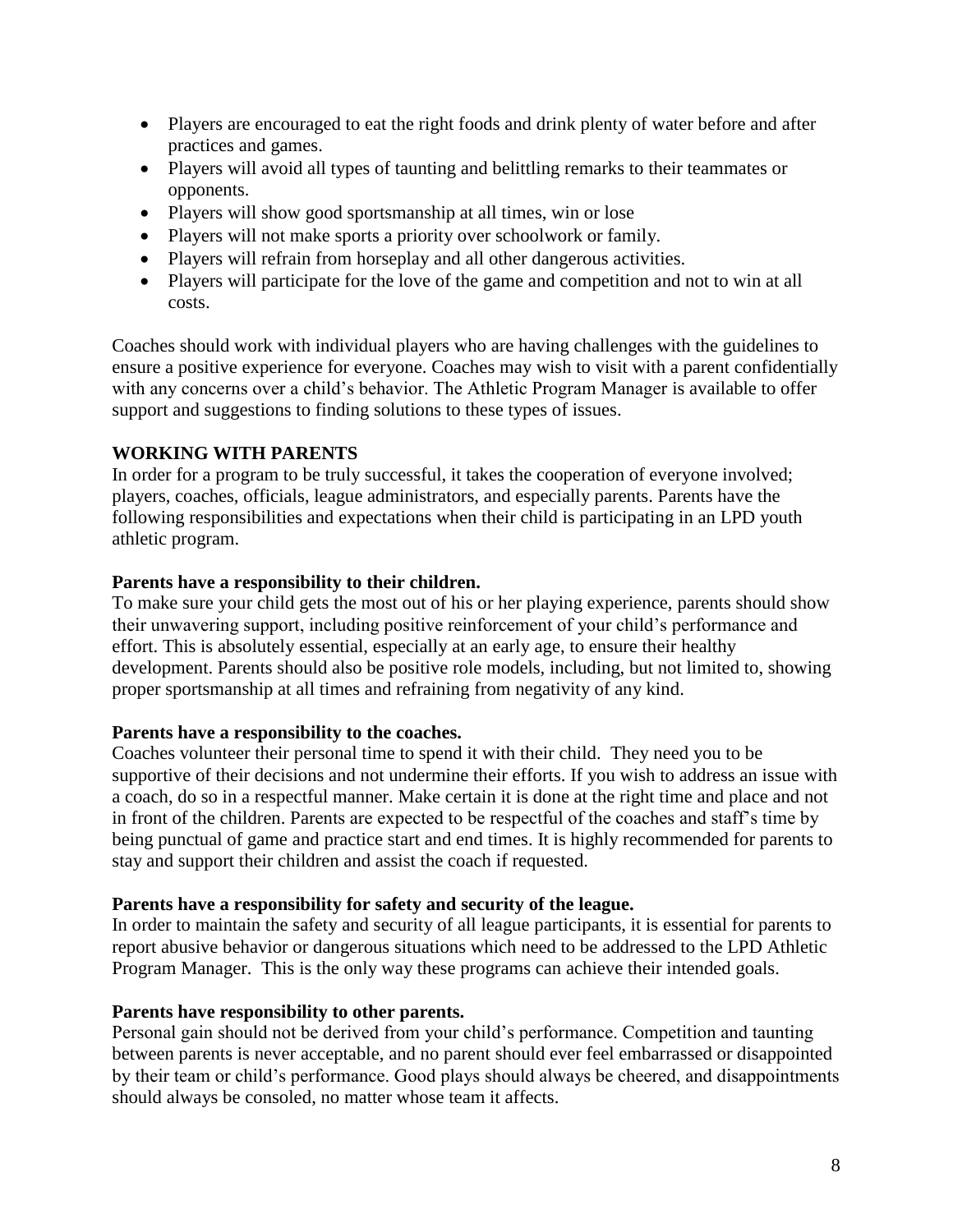#### **Parents have a responsibility to themselves.**

It is your responsibility to enjoy watching your child and other children participate and learn. The joy and pride associated with watching children participate in sports should be experienced to the fullest, because a lifetime of memories are being created before your eyes.

**Physical/verbal threats, or the endangerment of another individual, whether child, spectator, coach, game official, facility staff, or league official, or to otherwise spoil the experience of participation in youth sports for the children will not be tolerated and actions will be taken against those who do so.**

# **WORKING WITH REFEREES**

# **Refereeing Guidelines**

All referees are important to make sure the games your players are participating in are done so in a safe and controlled environment for everyone involved. Therefore, it is the goal of the Lindenhurst Park District to provide referees who can maintain safe play on the field and monitor the sidelines to adhere to the safety of all. It takes the cooperation of everyone involved, including the referees, to make this happen. Therefore, LPD has established the following responsibilities for referees to adhere to:

- Referees will make calls loud and clear to be understood by all.
- Stand by the call made, if there is more than one Ref at the field they may come together to make the right call.
- Allow the Referees to make the call on the field, don't let players or coaches tell the Ref what the call should be.
- Hand signals will be used to indicate for: throw-ins, free kicks, corner kick and start or game/quarter.
- Referees are expected to arrive in uniform when they show up at the field. This includes: black shorts/pants, socks, shoes, whistle, score card, pen, a coin, and a way to keep time.
- Standings will only be kept for  $6<sup>th</sup>-8<sup>th</sup>$  Boys and Girls.
- Some rules may be modified for our league, based on the grade level, to allow for more consistent game play.

# **SAFETY INFORMATION**

# **Medical Conditions / Disabilities**

We ask all parents to please notify LPD if your child has a pre-existing condition (i.e. allergies, medications, physical impairments, etc.) so we can pass this information on to the coaches. This is essential in order to help ensure the safety of the participants. Inclusion services through the Special Recreation Services of Northern Lake County (SRSNLC) are available upon request for those with disabilities who wish to participate and meet the qualifications established by SRSNLC.

# **First Aid**

A basic first aid kit will be provided to each team's head coach at the beginning of the season. Each coach will be responsible for maintaining the supplies in the kit they are issued. Please let the Athletic Program Manager know if you need additional supplies.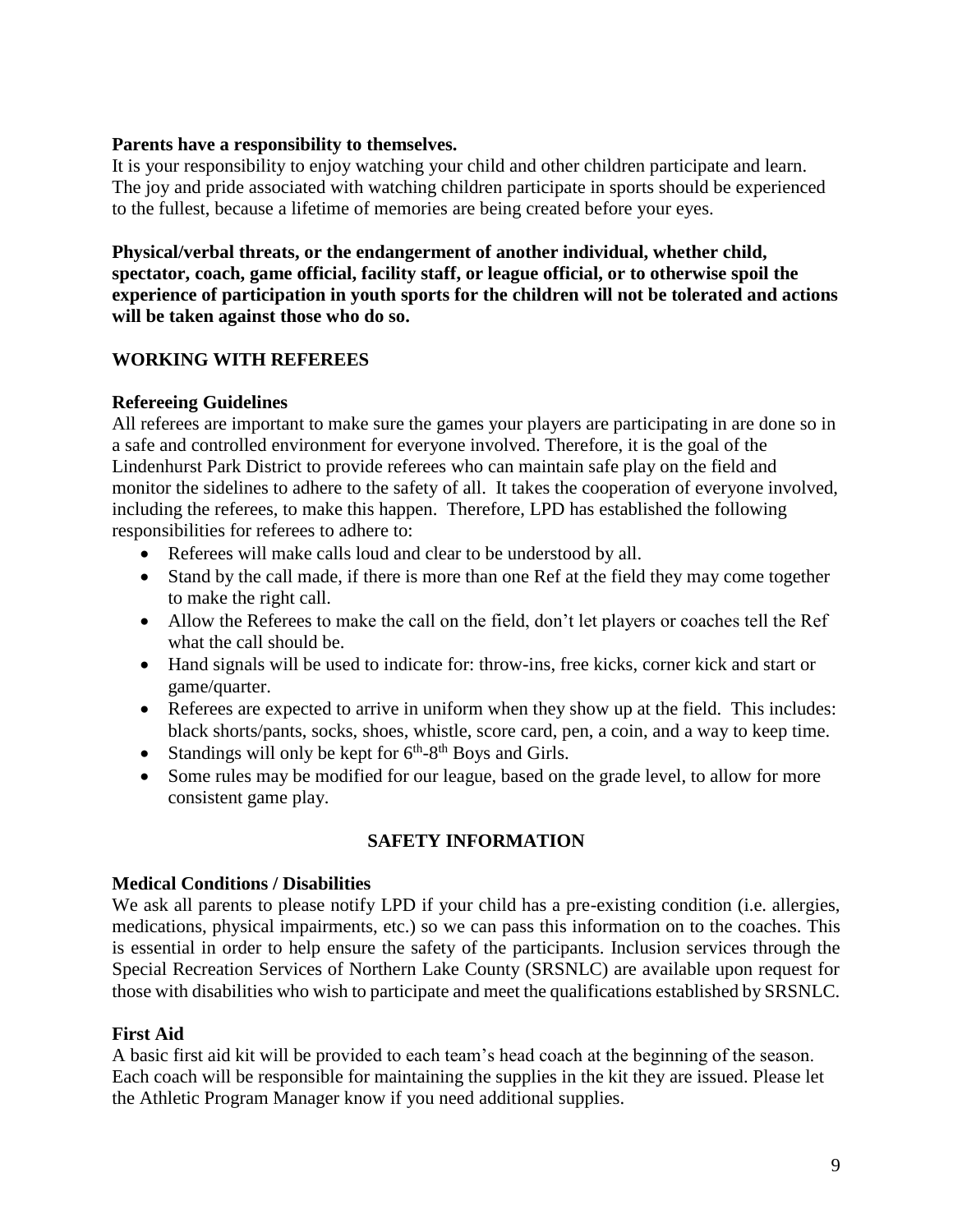IF POSSIBLE, WHEN USING A CHEMICAL TYPE OF ICE/COLD PACK, THE PACK SHOULD BE PLACED INSIDE A ZIPLOCK BAG**.** This will help reduce the possibility of the contents of the pack coming into contact with the skin should the bag be ruptured.

If in doubt of the extent of an injury:

- Do not attempt to diagnose the extent of the injury if you are unsure of its seriousness.
- Call (911). Be prepared to give emergency services your precise location. The coaches' primary responsibilities are to attend to the injured person(s) and to supervise the other players. If after attending to the primary responsibilities another adult is available, then arrange for someone to meet paramedics as an easily designated location.
- Contact family/parents/guardian and inform them of the situation. Ask them to remain by the phone until emergency services contacts them.
- Contact the Athletic Program Manager.
- An adult may be needed to ride with the injured person(s) in the ambulance in the event a parent/guardian/emergency contact is not available. The parent/guardian/emergency will need to meet the coach at the hospital.
- Complete an accident report and forward it to the Athletic Program Manager within 24 hours of the incident occurring (or by the next business day).

Here are some common situations which may be encountered and the treatment to be given: *Heavy Cuts*

- Cover the bleeding area with gauze and apply pressure
- Never remove the old gauze
- If necessary, add more gauze
- Elevate the cut above the heart

# *Nose Bleeds*

- Place the gauze or paper towel under the nose and tilt the head forward
- Place ice packs on the bridge of the nose if the bleeding continues

# *Heat Exhaustion*

- The person will be very sweaty, clammy, disoriented, and feel light headed.
- Remove the person from the sun and contact the parent/guardian/emergency contact
- Call 911 if needed

# *Heat Stroke (very serious)*

- The person may be unconscious, feel very hot to the touch, and/or look red
- Call 911 immediately

# *Splinters and Foreign Objects*

- Do not attempt to remove, contact the parent/guardian/emergency contact *Poison Ivy*
	- Immediately after exposure, wash with soap and water.
	- Seek medical aid

# *Bee Stings*

Use ice packs to reduce swelling and apply a bee sting patch

# *Sprains and Twists*

Apply ice to the injured area and elevate it if possible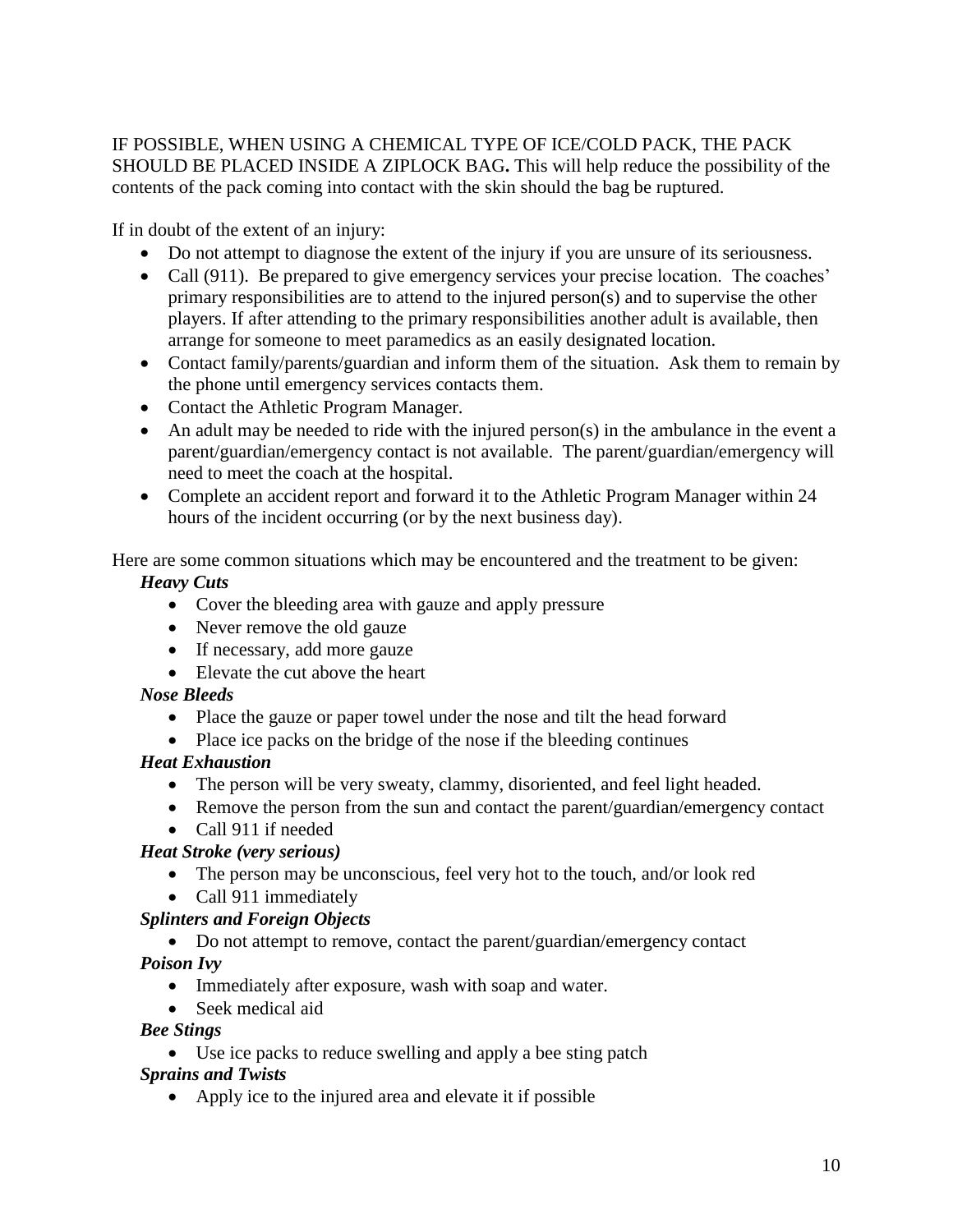First aid supplies should be checked at the beginning and end of each practice or game. First aid kits located in common park areas will be checked on a monthly basis.

#### **Injury Procedures Accident Reports**

If any first aid is applied from the chart below, the coach involved must fill out an accident/incident

report the day of the accident. The report must be completely filled out and given to the Athletic Program Manager by the end of the day. Be as detailed as possible while filling out the report.

Remember, these reports are Attorney/Client privileged documents; parents do not receive copies of these reports.

If you are ever not certain if a report is warranted, err on the side of caution and complete an Accident/Incident report!

#### **Incident Reports**

Incidents use the same form as the Accident Reports, but it will be completed with different information. Incidents could be damage to park property or any incident not relating to a personal injury.

#### **Accident/Incident Report**

| echteny mentent nepot t                   |
|-------------------------------------------|
| - anytime 911 is called                   |
| - head injuries                           |
| - dizziness, confusion present            |
| - falls from a height                     |
| - injuries requiring controlling bleeding |
| - bloody noses                            |
| - burns                                   |
| - any allergic reactions                  |
| - broken bones                            |
|                                           |
| - extensive bruising or swelling          |
| - any injury of unknown origin            |
| - any extenuating circumstances           |

 $\rightarrow$  Report only the facts!

# **See Appendix J for Injury Forms**

Accident/Incident Forms will also be included with your first aid kit. Anytime an injury occurs to a participant that necessitates the use of any item from the first aid kit or if medical services are requested, an accident/incident form must be completed by the coach.

# **Minor Injuries: (i.e. scratch or bruise)**

- Administer necessary first aid and notify the child's parents.
- If the injury is questionable, notify the parents and inform them of the situation allow the parents to decide what medical attention is needed beyond normal first aid
- Never admit fault; never discuss an accident with unauthorized persons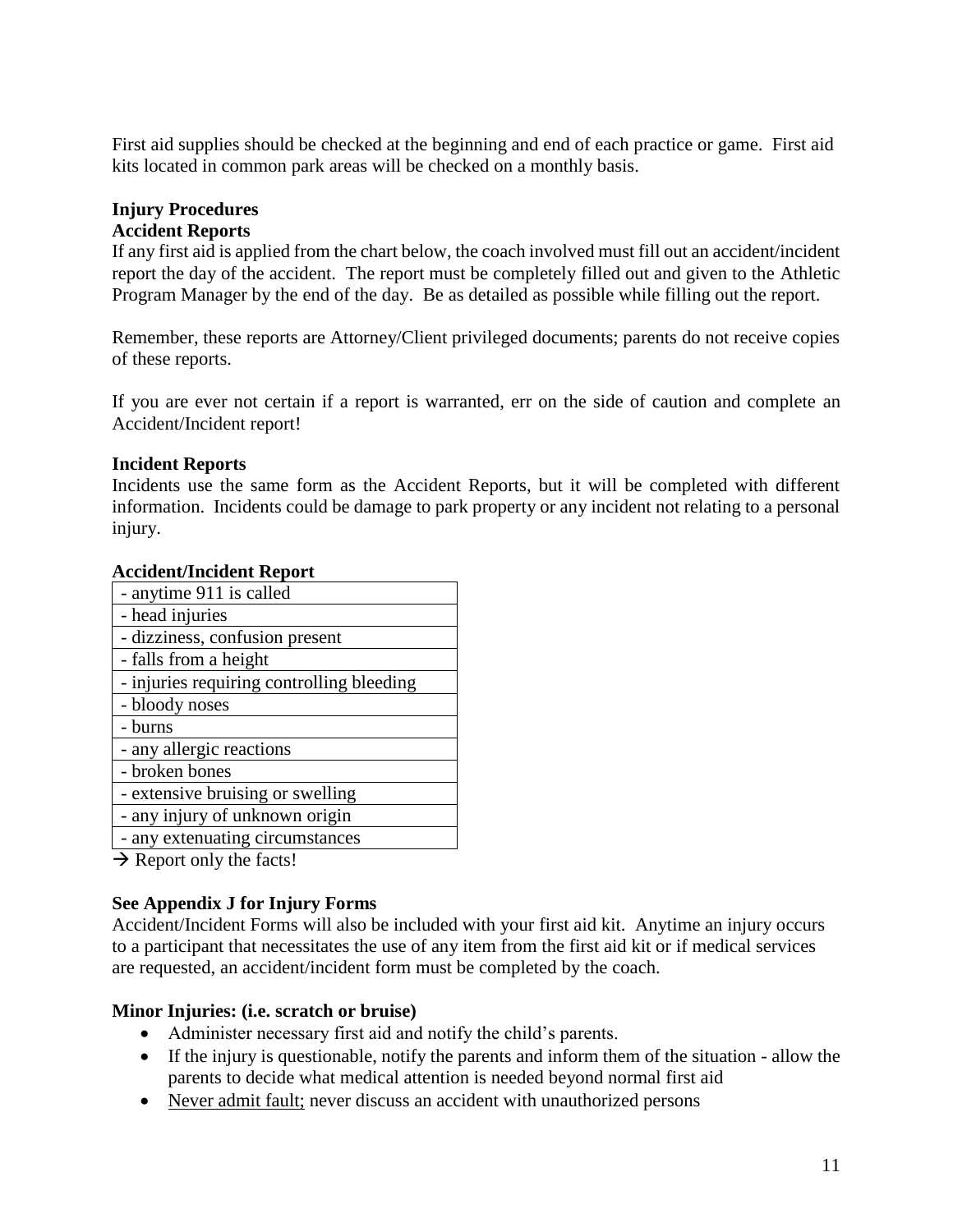# **Major Injuries: (i.e. broken bone)**

- Call 911 if necessary
- Communicate with the child's parents or emergency contact person immediately to notify them of the situation, and keep them abreast of treatment requirements
- Notify the Athletic Program Manager
- Keep victim in position best for the injury
- Clear the area near the injured person. Only move the injured person if absolutely necessary. If you are alone at the site, remain with injured person.
- Apply first aid if necessary or advisable
- Staff should remove other program participants from accident area and keep them busy
- If a child is transported to the hospital, be sure someone accompanies the child
- Never admit fault; never discuss an accident with unauthorized persons
- Complete an Accident Report Immediately after the accident. Give this form to the Athletic Program Manager immediately. **Do not give this form to the parents**.

# **Severe Injuries: (i.e. Head or Neck injury/Loss of Consciousness)**

- Call 911 if necessary
- Communicate with the child's parents or emergency contact person immediately to notify them of the situation, and keep the abreast of treatment requirements
- Notify the Athletic Program Manager
- Restrict movement of injured person
- Clear the area near the injured person. Only move the injured person if absolutely necessary. If you are alone at the site, remain with injured person.
- Never admit fault; never discuss an accident with unauthorized persons
- Complete an Accident Report Immediately after the accident. Give this form to the Athletic Program Manager immediately. **Do not give this form to the parents**.

# **Safety Tips**

- Always have first aid supplies available at the program site and easily accessible
- Do not assume certain injuries (especially blows to head and torso, and possible strains/sprains) are not serious. Internal injuries may exist.
- Inform parent/guardian of injuries which may require additional attention, e.g. sliver removal, additional cleaning, antiseptics, head injuries, etc.
- Know what to do and be prepared! An emergency can happen at any time!

# **911 Procedures**

When you call 911, be prepared to supply the following information:

- **WHERE** the emergency situation is, with cross streets if possible.
- **PHONE NUMBER** you are calling from.
- **WHAT HAPPENED** Heart attack, auto accident, fall, etc.
- **HOW MANY** persons need help.
- **WHAT** is being done for the victim(s)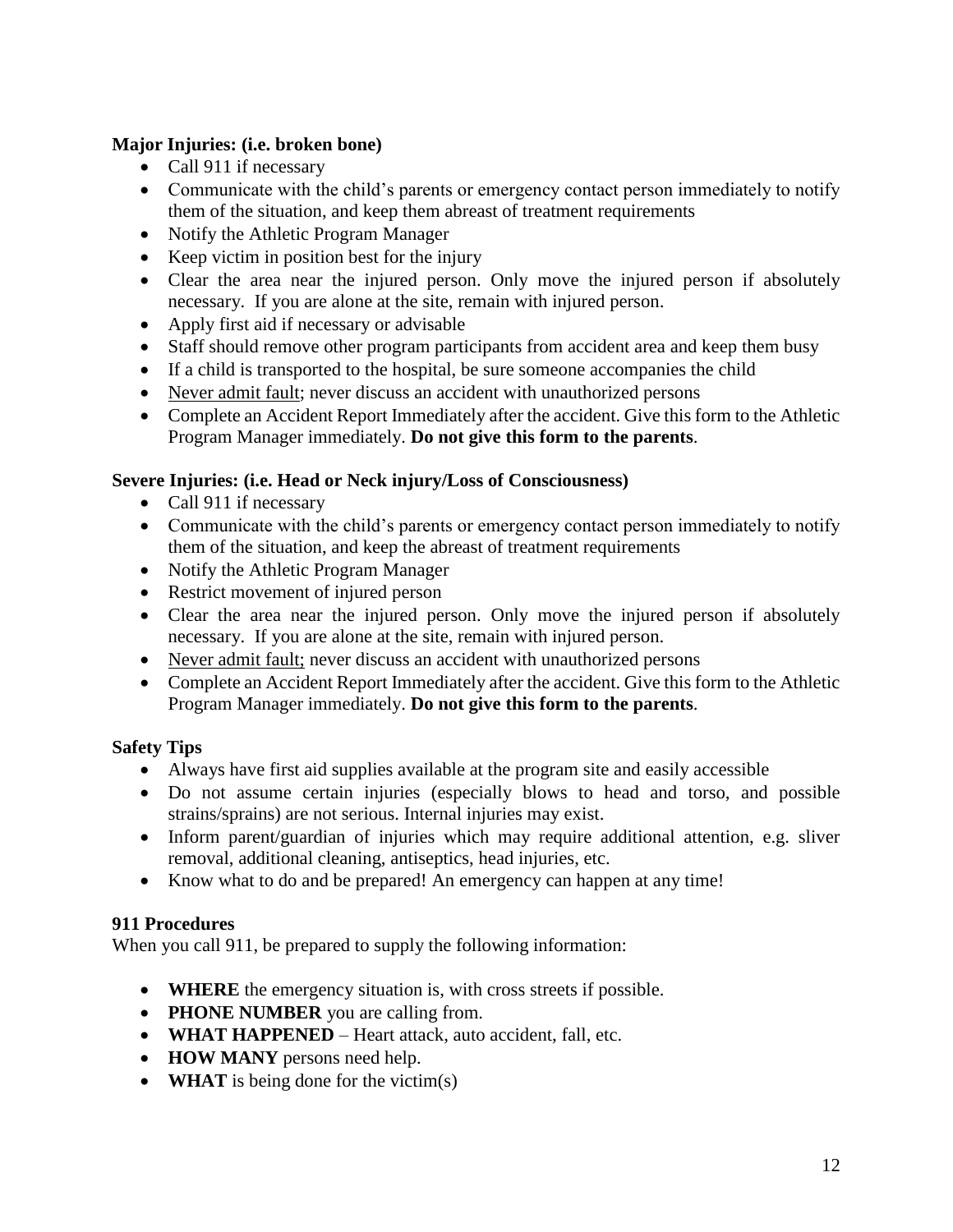# **Communicable Diseases**

# *General Precautions and Procedures*

- Disposable gloves must be worn when blood and/or body fluids are present. Gloves are available in all first aid kits. Care should be taken to avoid any bodily contact with blood or other bodily fluids of other persons. Even though gloves are used, hands must be washed with soap and water immediately and thoroughly after the gloves are removed.
- Soiled surfaces and recreational materials or any kind (including balls, exercise mats, toys, and other equipment) should be promptly cleaned with a disinfectant, and not used until this is done. When cleaning up, disposable towels or tissues should be used whenever possible. After use they should be saturated with the disinfectant and disposed of in plastic bags rather than unlined containers.
- Coaches should avoid placing their hands in trash or waste containers in order to "pack down" the trash and should otherwise handle trash with care.
- All cuts and open wounds should be covered following basic first aid procedures. Protective coverings, Band-Aids, bandages, etc. should be worn by all staff, volunteers, and participants with open wounds. Staff and volunteers are responsible for providing protective coverings to participants who have open lesions.
- Sharing of personal items should be avoided. Whenever possible, disposable items such as cups and utensils should be provided and are not to be shared by others.
- Documentation of incidences of contact with blood or other bodily fluids should be made whether or not an individual is known to have a communicable disease.
- The Lindenhurst Park District ("District") is committed to conducting its recreation programs in a safe manner and holds the safety of participants in high regard. The District continually strives to reduce risks of injury and insists all participants follow safety rules and instructions designed to protect the participant's safety. However, participants and parents / guardians of minors (collectively, "You") registering for this program / activity must recognize there is an inherent risk of injury when choosing to participate in recreational activities / programs, including hazardous recreational activities. You are solely responsible for determining if you or your minor child/ward are physically fit and/or skilled for the activities contemplated by this agreement. It is always advisable, especially if the participant is pregnant, disabled in any way or recently suffered an illness, injury or impairment, to consult a physician before undertaking any physical activity, especially in light of the physical requirements related to the particular activity for which You are registering exposure to communicable disease and all other circumstances inherent to indoor and outdoor recreational activities / programs exist..

Always Remember – Wash Your Hands!

- If an outbreak occurs at any level we will notify the affected coaches and parents a positive case was discovered in a player at your level
- You will be asked to have your player tested
- A player must have a negative test in order to return to practices/games

# **Blood borne Pathogens**

Blood borne Pathogens are diseases which can be passed on through blood and blood products (such as semen, vaginal secretions, vomit, feces, and urine). The most common blood borne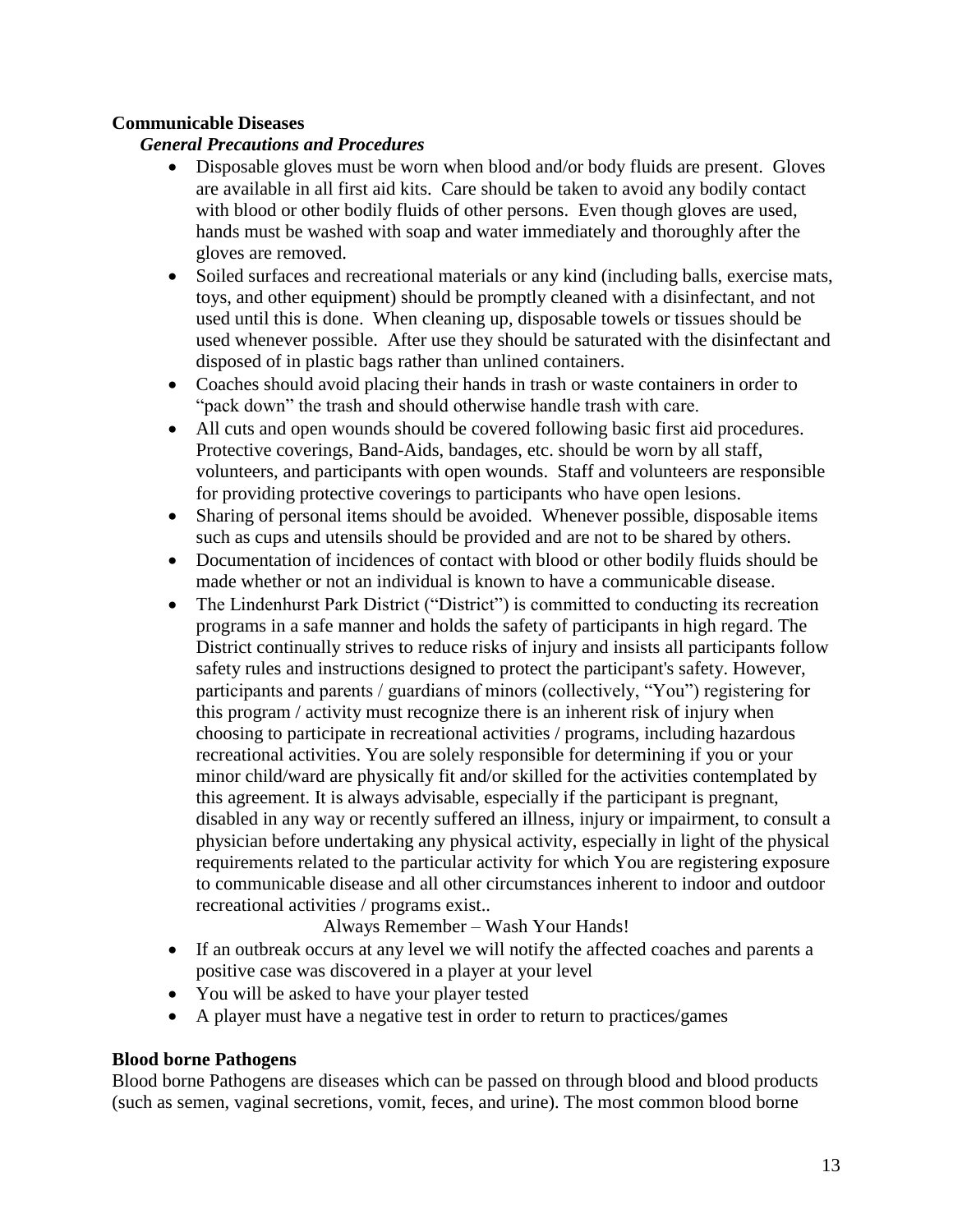pathogens are hepatitis and Human Immunodeficiency Virus (HIV). The law protects people who are hepatitis and HIV infected; they cannot be banned from programs or employment.

Precautions:

- Assume all patients to be infected and take precautions when handling blood and body fluids.
- Dispose of towels or tissues used for cleanup in its own garbage bag and treat the area and towels/tissues with a 10% bleach solution or an equivalent cleaner.
- Clean up dried blood with a bleach solution as well (hepatitis can live in dried blood for seven days).
- Protect your mucous membranes (eyes, nose, and mouth) and any open wounds on the skin from blood or body fluids. To protect your mucous membranes, use face shield or goggles if available, or position your body so fluids cannot be projected towards your face (such as by a patient with a bloody nose or mouth coughing or sneezing). To protect open wounds, use latex gloves and keep any open wounds covered, such as with a bandage, when at work.
- Never push garbage down with your bare hand, in case there is a needle or other sharp object in the trash.
- Use a micro shield if administering CPR.
- Complete the 'Exposure Control Report' on the last page of the *Injury/Illness Report* (F1) if gloves were not used or exposure may have occurred (exposure means fluids could have entered the mucous membranes or an open wound)

Always remember – Wear your personal protective equipment!

# **Emergency Plan**

In event of any of these situations, follow these guidelines. These guidelines are intended to give direction but are not to be considered the only possible path of choice.

# **Tornado:**

The Athletic Program Manager will be aware of incoming severe weather, and will keep open communication with Coaches for the plan.

- Seek shelter immediately in the lowest level of available structures near interior walls and hallways, the northeast corner of a structure is preferred. Avoid using large rooms such as gyms or auditoriums or rooms with large glass exposures.
	- Severe thunderstorms -- frequent lightning, heavy rains and strong winds.
	- Hail -- bullets of ice from dark cloudy sky.
	- Roaring noise -- like ten jet planes or one hundred railroad trains.
	- Funnel -- a dark spinning "rope" or column from the sky to the ground.
	- If a tornado (a funnel cloud) is sighted, move at a 90 degree angle away from it.
- If the National Weather service issues a severe thunderstorm warning or tornado watch, the Emergency Warning System will produce a voice message alert. If the immediate area were covered by a tornado warning, the siren and a voice message would be activated.